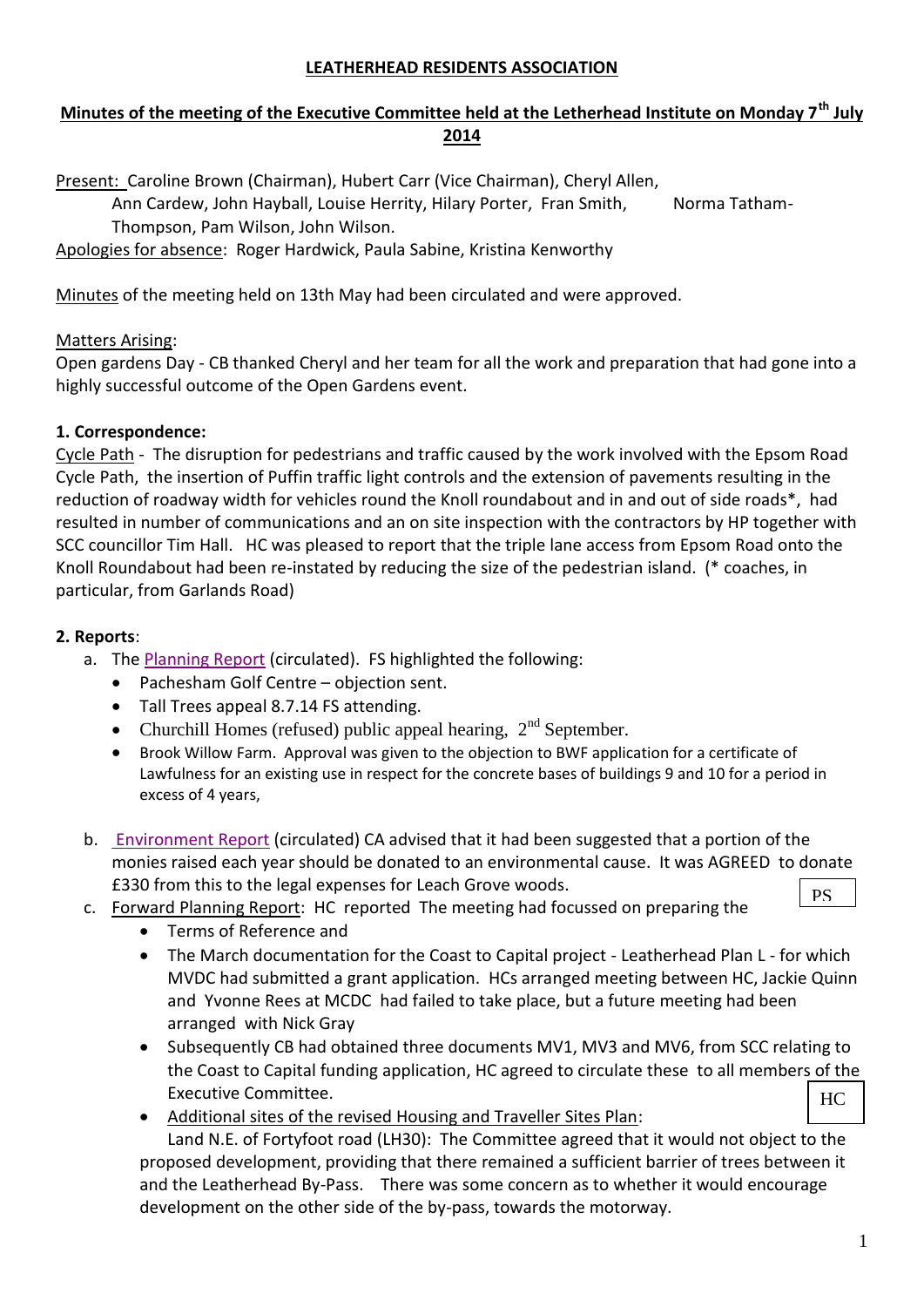2

- d. Highways Report HP continues to advise on road and lane closures. HC reported on correspondence with SCC Tim Hall concerning a Highways proposal submitted to SCC Mole Valley Local Committee, which included reduction of parking spaces in North Street. Consultation to be announced would need careful consideration. HC to forward a relevant letter so CB can notify members by mail chimp HC, CB
- e. Publicity and Membership (Circulated) Paula had requested volunteers from the committee to assist with face to face encouragement of the members who had failed to renew their subscriptions with the circulation of the Summer Newsletter, which was now ready and being checked by Paula before printing. Paula to be asked for names and addresses of non-renewed members. HP asked for approval that publicity on behalf of LRA should be included in the terms of reference. It was noted that the Surrey Hills Community Radio was now broadcasting and could be a further opportunity for publicity. ALL

HC reported that he had received information that in future all adult household members would be required to register, whether or not they were on the Electoral Roll. And that Residents Associations might be requested to assist in the required research.

## **3. Terms of Reference for Sub Committees**.

 Environment, Planning, & Forward Planning Terms of reference had been circulated and amalgamated into a document by the Chairman, which she would circulate for approval and comment. Later incorporating Highways and Membership and Publicity.

 It was AGREED by the majority of members attending, that sub groups should in future be referred to as **sub committees.** 

To ensure democratic approval of all sub committee recommendations, it was AGREED that the quorum of the **Executive Committee** should exceed any maximum number of voting committee members of a sub committee by one. i.e. the number of voting members of any sub-committee should always be one fewer than the number of the quorum of the Executive Committee, The Constitution currently states for the Executive Committee: " Five members shall constitute a quorum and decisions of the committee shall be by simple majority of those present ".

# **4. Meetings attended**

- a. "This is Leatherhead" CB had attended a meeting of small independent businesses in Leatherhead organised by Chris Goldfinch, on 11th June. HC had arranged to meet Chris Goldfinch with intention of expressing the need for residents to be involved in any decisions on improvement and enhancement of the Town Centre. HP outlined the co-operation now needed between the Festivities committee and the Swan Centre management, which now had separately organised events. This had been reflected in the Leatherhead Advertiser July 3<sup>rd</sup> edition.
- b. Mole Valley Access Group (HP) will launch in September a new website inviting residents to recommend shops and services which showed special concern to be access friendly for the disabled. Confirmation of good service by a member of the Access group, would receive an award of a card/certificate to be displayed.

# **5. Future Meetings**

- a. BLeAF 18th July
- b. Leatherhead Area Partnership Thursday  $24<sup>th</sup>$  July
- c. Leatherhead and District Forum postponed until October
- d. Litter Campaign meeting  $30<sup>th</sup>$  July.